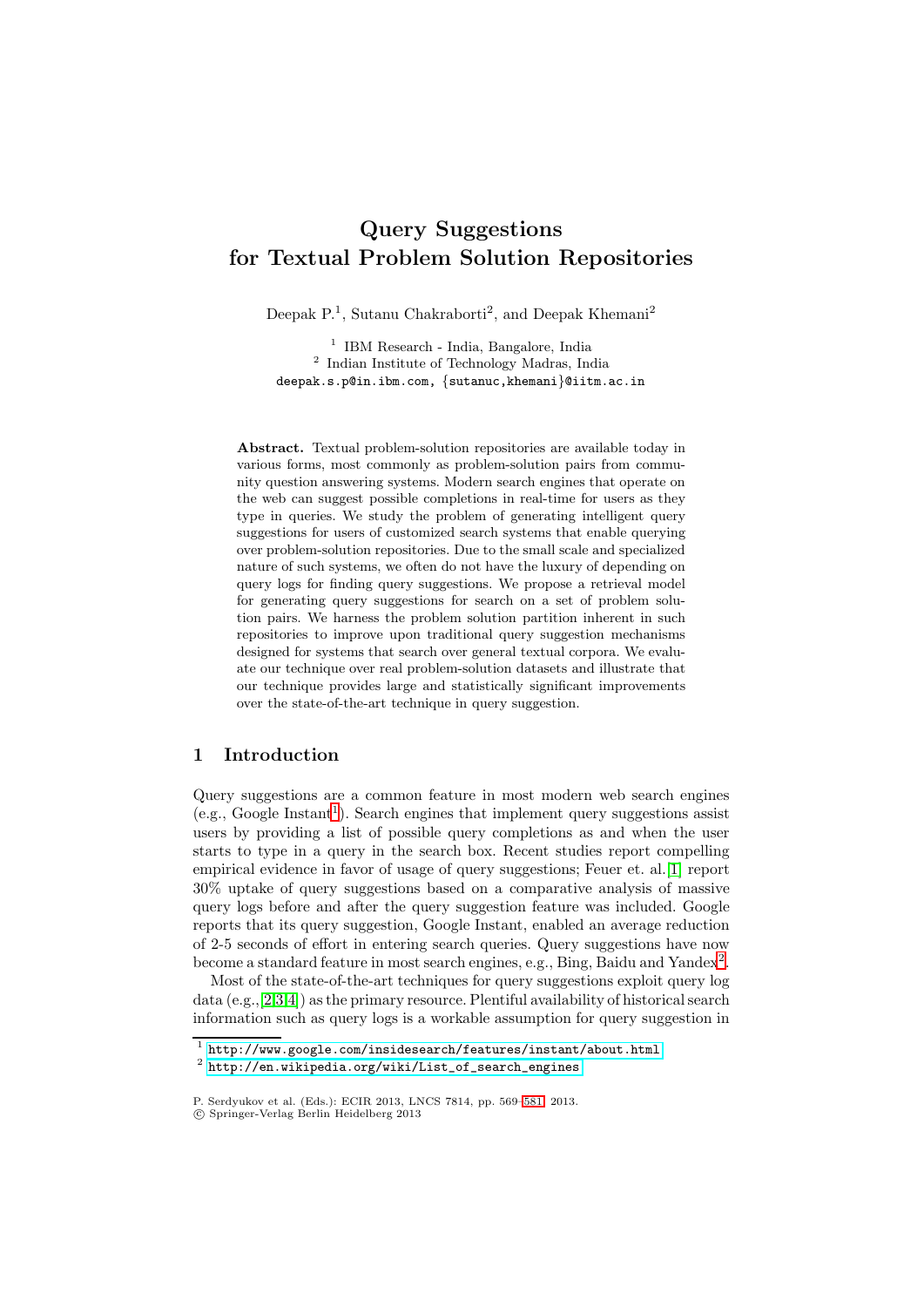web-scale information retrieval engines since enough redundancy is ensured by the presence of a large number of users and search queries. In contrast, customized search engines such as those that operate on specialized domains, viz. intranet search, desktop search, personal email search and people search, do not have the luxury of depending on query logs due to their small user base. Query logs are unavailable when search systems are newly deployed, and even after long term usage, query logs do not accumulate fast enough due to the small user base; desktop search and personal email search are extreme cases where the user base is a single person. Advanced features such as query suggestions cannot wait for user logs to accumulate since the presence of such features often is key to adoption of such search systems among the limited user base. Towards enabling query suggestions in systems where query logs are scarce or absent, a recent work proposes a technique that harvests phrases from the text corpus and scores them based on factors such as the correlation with the user-entered query[\[5\]](#page-11-5).

In this paper, we address the problem of *generating query suggestions for search systems that operate on problem solution repositories*[3](#page-1-0) *where query logs are unavailable or scarce*. Problem solution repositories are available from a variety of sources, the most common web-source being community-driven question answering sites  $(CQA)$  such as Yahoo! Answers<sup>[4](#page-1-1)</sup>. Textual problem solution pairs are readily available within service delivery organizations such as contact centers where problem tickets comprise of a textual description of the problem, and the solution steps as recorded by the human agent. Experience and incident reports may be segmented to the component problem-solution parts with high accuracy [\[6\]](#page-11-6). Since QA corpora comprise valuable historical knowledge pertaining to the business, reusing them is crucial to organizations that would want to avoid laborious re-discovery of previously used and known solutions and thus progressively improve response times for problem solving. Deploying search systems are an intuitive way to aid easy reuse of such accumulated organizational knowledge.

## <span id="page-1-2"></span>**1.1 Why Specialized Query Suggestions for QA Systems?**

In the presence of query suggestion techniques for general corpora, we motivate the need for specialized suggesters for QA systems by a three-fold argument:

**1. Problem-Solution Partition:** It has been shown that retrieval in QA system may be improved by upto 25%[\[7\]](#page-11-7) over traditional document retrieval models by exploiting the problem-solution partition. Similarly, we expect and later illustrate that QA-aware query suggestion can outperform generic methods.

**2. Usage of a QA Query System:** A user typically queries an QA system when she only has a few keywords-worth knowledge of the problem to be solved. The query suggestion engine, intuitively, is expected to guide her to modify the query to an extent where relevant solutions are available in the QA repository. Consider a query *'android emulator'*; a frequency-driven suggester may pick *'android emulator download'* due to having a high frequency compared to *'download*

 $^3$  We use Problem solution repositories and QA repositories interchangeably.

<span id="page-1-1"></span><span id="page-1-0"></span><sup>4</sup> <http://answers.yahoo.com/>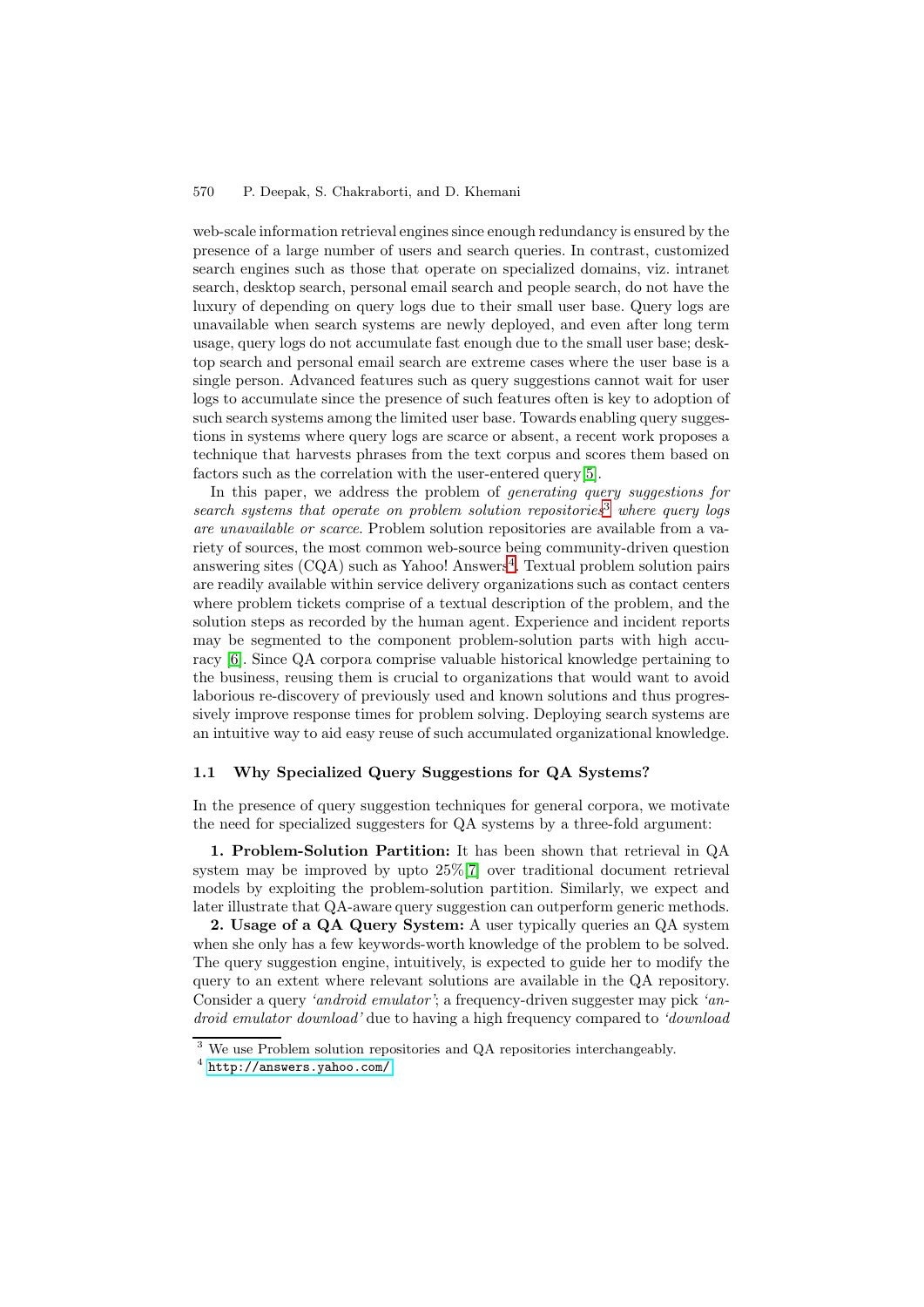*android emulator for windows'* or *'android emulator linux'*. However, since it is unlikely that there are android emulators that are generic across platforms, latter phrases may be better suggestions to avoid repetetive query refinements. Such **underspecification** may be avoided if the suggester is QA aware; *'android emulator download'* may be de-prioritized by a QA-aware suggester that identifies that solution parts for *windows* and *linux* sub-queries for android emulators lead to significantly different solutions. Further, generic suggesters may **overspecialize** queries such as *'jellybean'* to *'jellybean update'* if numerous users have inquired about the latter phrase, even if no satisfactory set of answers are present in the corpus. Thus, a QA-aware suggester can ease the user's task to easily arriving at the desired level of specialization for the corpus.

**3. Avoiding 'Useless' Suggestions:** Certain phrases may be common in a corpus due to reasons other than the presence of problems pertaining to them; for example, *'phone call'* may be common due to reasons as varied as the customer referring to a previous phone call in a follow-up request and another document talking about a very different problem being solved after a phone call with an expert and so on. Generic suggestion engines may bring up *'phone call'* as a suggestion to an incomplete query such as *'phone'* or *'call'*. QA aware engines can identify from the obviously high lexical scatter of documents containing the phrase *'phone call'* that no core issues pertaining to calling on a phone have been solved in the corpus and can avoid suggesting such phrases. Avoiding phrases that pertain to problems not solved by documents in the repository is key to minimize time wastage and dissatisfaction for the user.

*Despite such arguments, frequent phrases are advantageous since they lead to more documents for the user. We enrich frequency-driven scoring by blending QA-information using concepts from Textual CBR*[5](#page-2-0) *and language modeling*.

## **2 Related Work**

Since our problem spans areas such as processing of QA repositories, CBR and IR query suggestions, we present a categorized summary of related work.

*Interactive Query Refinement (IQE):* IQE[\[8\]](#page-11-8) starts with a query that represents a fully-specified information need and attempts to find meaningful specializations, most commonly, as words to augment the query. For example, *'world cup'* could be an initial query whose refinement suggestions by an IQE system may include terms such as *football* and *2010*. On the other hand, query suggestion systems take *incomplete* queries as input and produce *completions* to it so that the user may save typing time and may be exposed to various ways of completing the incompletely specified information need. Thus, *'world'* and *'world c'* could form input to the query suggestion system whereas they being *incomplete* information needs, would not be meant to be dealt with by IQE systems. This difference has led to solutions to these two problems evolve differently.

*Query Suggestions using Search History:* Query logs have been heavily exploited for query suggestion since modifications of queries in the same search session

<span id="page-2-0"></span> $5$  [http://en.wikipedia.org/wiki/Case-based\\_reasoning](http://en.wikipedia.org/wiki/Case-based_reasoning)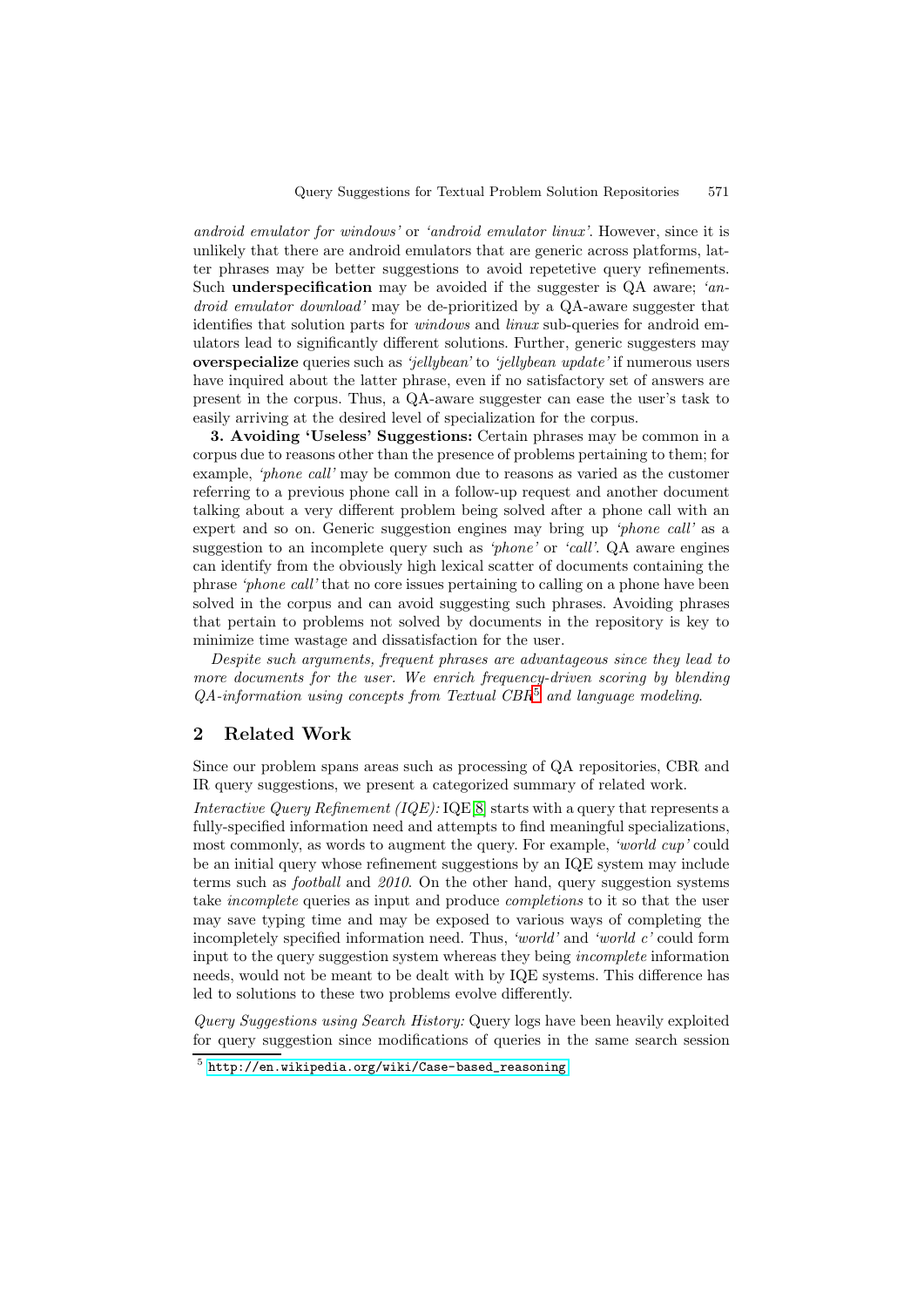provide valuable reusable information. Modifications previously made by users may be used [\[9\]](#page-11-9) to derive query suggestions. Clickthrough data and session information have been used to capture the *context* of a user query as a sequence of concepts that is further used to condition the query suggestion engine to produce more context-aware query suggestions [\[2\]](#page-11-1). The query flow graph approach [\[10\]](#page-11-10) involves modeling past user queries that pertain to the same search need as connected nodes in a graph; short random walks starting from the available incomplete query are used to generate query recommendations. [\[11\]](#page-11-11) propose to suggest similar queries based on historical user landing page correlations.

*Query Suggestions for Specialized Search Systems:* Specialized small-scale search engines, as observed earlier, do not have plentiful search histories and hence have to depend on term statistics in the corpus to score phrases. The CompleteSearch system [\[12\]](#page-11-12) generates completions based on the number of search results for each possible completion; thus, for a query *'world c'*, *'world cup'* would be ranked higher than *'world clock'* if the former produces larger number of results. CompleteSearch focuses on building indexes so that the calculation of the number of search results may be done very fast at query time. Sumit et. al. [\[5\]](#page-11-5) improve upon such a simplistic frequency based scoring by using a probabilistic scoring where a candidate query suggestion is scored based on (1) the correlation to the query estimated using the number of documents they co-occur in the corpus and (2) the IDF of the terms in the candidate. Other specialized query suggestion systems on the web work by restricting the problem scope to a specific result type such as *entity names*; examples include Facebook<sup>[6](#page-3-0)</sup> where the result domain comprises of only people names and group names. Apart from the task being simpler, the search results then may be ranked based on features such as proximity of the candidate entity to the query issuer in the social graph.

*Retrieval and Suggestions for QA Repositories:* Query suggestions for QA repositories are meant to augment existing search systems on QA collections. QA collections, being comprised of documents that have a two-part structure, that of a problem and a solution, pose significant challenges to retrieval due to the *lexical chasm*, the lexical gap between the two parts. Since the user posed query may be expected to be behaviorally similar to the lexical behavior of questions in the QA repository, the query needs to be conceptually 'expanded' to include correlated solution words if relevant QA pairs may be retrieved using traditional IR techniques. IBM Model 1 [\[13\]](#page-11-13) has been used in bridging the lexical chasm [\[14,](#page-11-14)[7\]](#page-11-7) for retrieval tasks in QA collections. Since [\[7\]](#page-11-7), *Question Suggestion*, the problem of finding similar questions to a given *question (problem)* in QA collections (and hence, different from our problem of *query suggestions* which is meant to complete a partial information need) has centered around the usage of translation model variants such as topic-enhanced [\[15\]](#page-11-15) and phrase level models [\[16\]](#page-11-16). Similar to observations in the retrieval task where differential treatment of question and answer parts leads to significant gains, we will illustrate that such differentiation is useful for the query suggestion problem too.

<span id="page-3-0"></span> $6$  <http://www.facebook.com>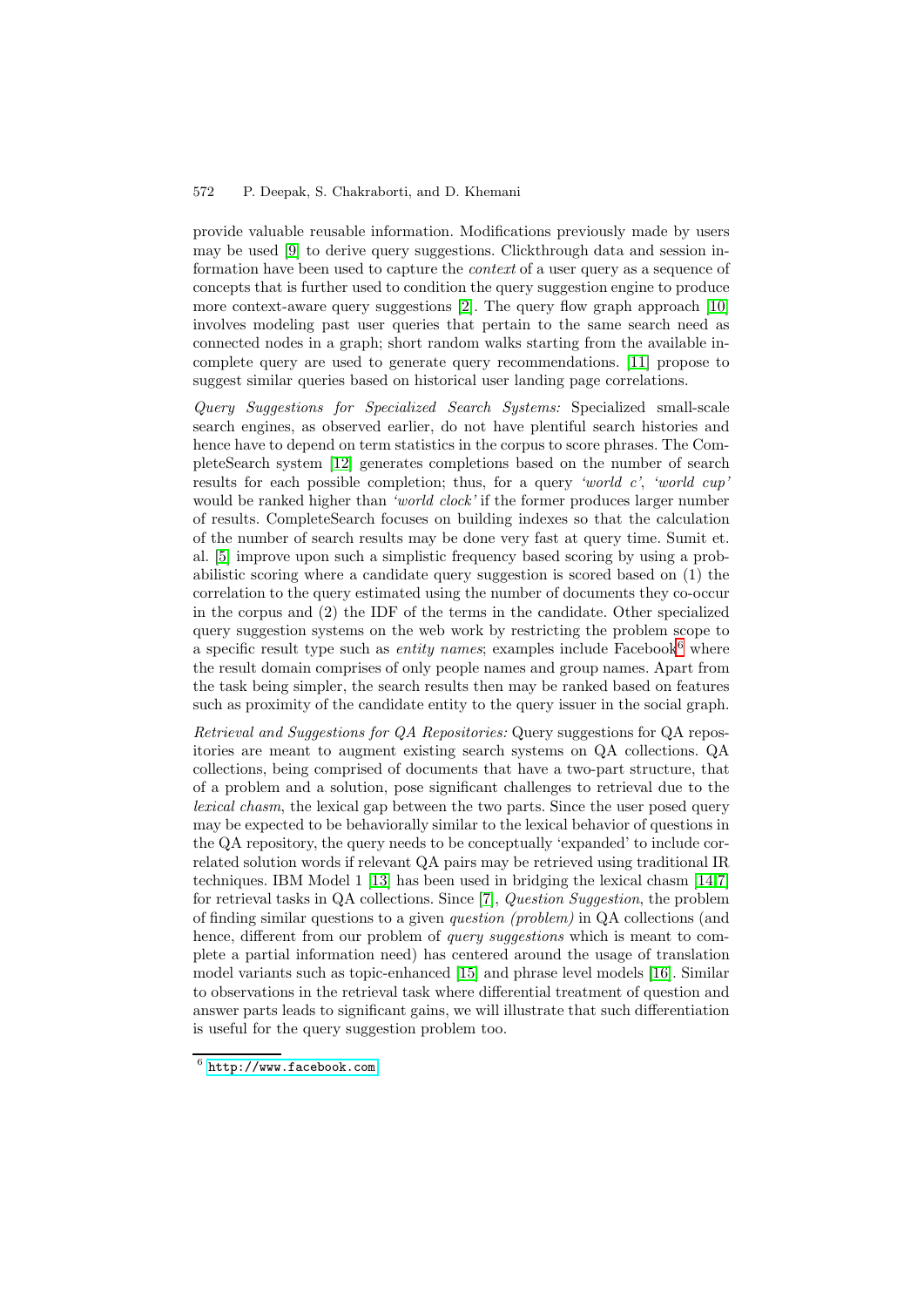## **3 Problem Definition**

Consider a retrieval system that operates on a corpus of QA documents,  $\mathcal{D} =$  ${d_1 = (q_1, a_1), \ldots, d_n = (q_n, a_n)}$  where  $d_i$  represents a document comprising of the question  $q_i$  and answer  $a_i$ . Let  $P$  be a set of n-grams of length up to x words<sup>[7](#page-4-0)</sup> (i.e., phrases)  $\mathcal{P} = \{p_1, p_2, \ldots, p_m\}$  from among documents in  $\mathcal{D}$ .

Now, for a user who has so far typed in an incomplete query  $Q$ , we would like to suggest a set of k phrases from among those in  $\mathcal P$  that are most likely completions of the incomplete query Q. In particular, we develop a scoring function,  $\mathcal{S}(p, Q, \mathcal{D})$  that scores each phrase  $p \in \mathcal{P}$  wrt its relevance as a completion of  $Q$  for a retrieval system that operates on  $D$ . Given such a scoring function, the top-k suggestions for Q are the top-k highest scoring phrases from  $P$ .

## <span id="page-4-1"></span>**4 QuerySuggest-QA: The Proposed Technique**

We design our scoring function,  $\mathcal{S}(p, Q, \mathcal{D})$ , as being comprised of two parts that are composed using a simple product formulation:

- $-P_f(p, \mathcal{D})$ : This roughly models relative frequency of the phrase p in the corpus as against other phrases in  $P$  and is independent of  $Q$  and is the *frequency driven component* of our scoring function.
- $P_{\mathcal{D}}(p|Q)$ : This part models the probability of choosing the phrase p for an incomplete query Q for the corpus D and is the *QA-aware component* that differentiates our approach from generic query suggesters.

$$
\mathcal{S}(p, Q, \mathcal{D}) = P_f(p, \mathcal{D}) \times P_{\mathcal{D}}(p|Q)
$$

Since we expect user queries to be more close to the behavior of the questions in the corpus, we apply a relative weighting between the question and answer part in the corpus using a parameter  $\lambda$ . The weighting for the question and answer parts would then be  $\lambda$  and  $(1 - \lambda)$  respectively. We will use  $\lambda$  in modeling both parts of our scoring function, thus making *even the first part slightly QA-aware*.

## **4.1 Relative Phrase Frequency**

In this criterion, we prefer phrases that are more frequent in  $\mathcal D$  since those would intuitively satisfy more users (assuming users' problems behave similarly to those in  $\mathcal{D}$ ). Such considerations are heavily used in previous work (e.g., [\[12,](#page-11-12)[5\]](#page-11-5)). A simple formulation would be to normalize the phrase score by the sum of the frequencies across phrases in  ${\mathcal P}$  to arrive at:

$$
P_f(p, \mathcal{D}) = \frac{f(p, \mathcal{D})}{\sum_{p' \in \mathcal{P}} f(p', \mathcal{D})}
$$

<span id="page-4-0"></span><sup>7</sup> A word n-gram is a phrase comprising of n contiguous words in text; for example, *world cup* is a word 2-gram and *US of A* is a word 3-gram. We use *x*=5.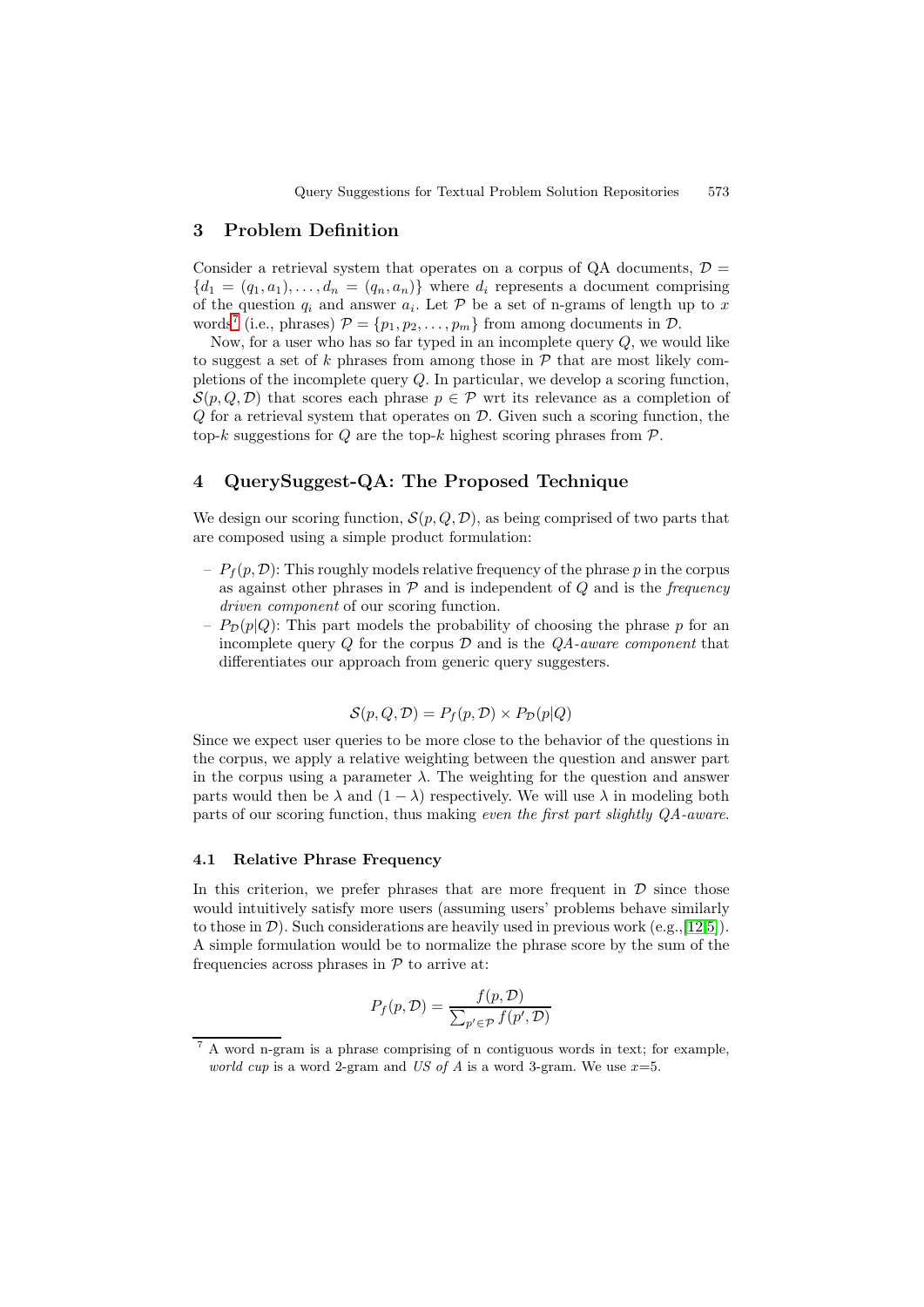Since such a frequency based measure would be biased in favor of shorter phrases [\[17\]](#page-11-17), we use  $f(.,.)$  to denote normalized frequencies as proposed in [\[5\]](#page-11-5):

$$
f(p, \mathcal{D}) = \frac{\# times(p, \mathcal{D})}{log{avg\{\# times(p', \mathcal{D}) | p \in \mathcal{P} \land size(p') = size(p)\}}}
$$

where  $size(p)$  denotes the number of words in p. Further, we model  $\#times(.,.)$ as the sum of the weighted frequency using the weighting parameter  $\lambda$ .

$$
\#times(p, \mathcal{D}) = \lambda \#times(p, \{q_1, \ldots, q_n\}) + (1 - \lambda) \#times(p, \{a_1, \ldots, a_n\})
$$

where  $\#times(p, S)$  denotes the number of entries in S containing p.

### **4.2 Modeling QA-Aware Phrase Probability**

In modeling this criterion, we exploit the correlations between questions and answers in  $D$ . First, we use Bayes theorem to rewrite the expression as:

$$
P_{\mathcal{D}}(p|Q) = \frac{P_{\mathcal{D}}(p) \times P_{\mathcal{D}}(Q|p)}{P_{\mathcal{D}}(Q)} \equiv P_{\mathcal{D}}(p) \times P_{\mathcal{D}}(Q|p)
$$

Avoiding  $P_{\mathcal{D}}(Q)$  (denominator) is kosher since all phrases are being evaluated wrt Q. We now marginalize the  $P_{\mathcal{D}}(Q|p)$  over the documents in  $\mathcal{D}$ :

$$
P_{\mathcal{D}}(p) \times P_{\mathcal{D}}(Q|p) = P_{\mathcal{D}}(p) \times \sum_{d \in \mathcal{D}} P_{\mathcal{D}}(Q, d|p)
$$

Further,

$$
P_{\mathcal{D}}(p) \times \sum_{d \in \mathcal{D}} P_{\mathcal{D}}(Q, d|p) = P_{\mathcal{D}}(p) \times \sum_{d \in \mathcal{D}} \frac{P_{\mathcal{D}}(Q, d, p)}{P_{\mathcal{D}}(p)}
$$

$$
= P_{\mathcal{D}}(p) \times \sum_{d \in \mathcal{D}} \frac{P_{\mathcal{D}}(Q, d, p)}{P_{\mathcal{D}}(p)} \qquad \text{(cancelling out)}
$$

$$
= \sum_{d \in \mathcal{D}} P_{\mathcal{D}}(Q|d, p) \times P_{\mathcal{D}}(d) \times P_{\mathcal{D}}(p|d) \qquad \text{(by chain rule)}
$$

$$
= \sum_{d \in \mathcal{D}} \frac{P_{\mathcal{D}}(Q|p) \times P_{\mathcal{D}}(d|Q, p)}{P_{\mathcal{D}}(d|p)} \times P_{\mathcal{D}}(d) \times P_{\mathcal{D}}(p|d) \quad \text{(by Bayes rule)}
$$

Most query suggestion systems [\[12,](#page-11-12)[5\]](#page-11-5) consider only the subset of phrases that contain the query, as candidate suggestions. We too propose to restrict our search to those phrases that contain the query<sup>[8](#page-5-0)</sup>; under this assumption,  $P_{\mathcal{D}}(Q|p)$  evaluates to 1.0 since the presence of the phrase  $p$  implies the presence of its sub-part Q.  $P_{\mathcal{D}}(d|Q, p)$  evaluates to  $P_{\mathcal{D}}(d|p)$  due to a similar reason. Thus,

<span id="page-5-0"></span><sup>8</sup> E.g., *'world cup'.* contains *'world'* and *'world c'*.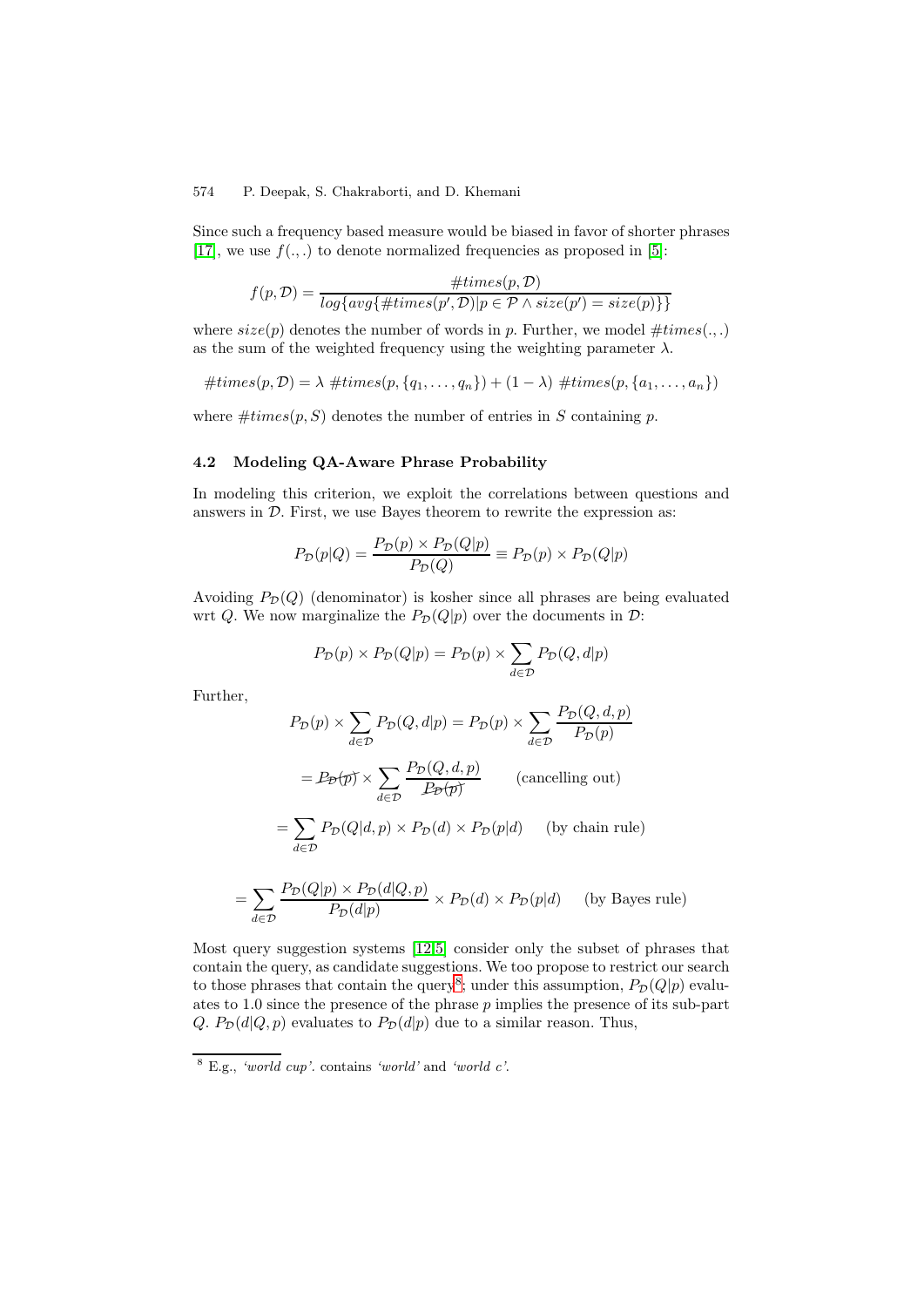$$
= \sum_{d \in \mathcal{D}} \frac{P_D(Q|p) \times P_D(d|Q,p)}{P_D(d|p)} \times P_D(d) \times P_D(p|d)
$$

$$
= \sum_{d \in \mathcal{D}} \underbrace{P_D(d)}_{\text{document importance}}
$$
phrase probability from document

**Computing Document Importance:** Based on the motivation from Section [1.1,](#page-1-2) we would like to suggest phrases such that there are *many problems pertaining to them* in D that have been *solved well*. Textual CBR relies on the reusability of similar solutions for similar problems [\[18\]](#page-11-18). Thus, good solutions to a given problem are likely to be partly or fully reused for similar problems; i.e., a good solution to a problem is likely to have many lexically similar solutions if many similar problems occur in the repository. Such considerations are not new and have been well explored in the area of case-based reasoning, where case-base alignment<sup>[9](#page-6-0)</sup> measures [\[18\]](#page-11-18) quantify such notions. At the document level, these translate to preferring a document  $d = (q, a)$  if:

- D *contains many problems similar to* q*:* Unless there are many similar problems, there is not enough redundancy to assess how well solved the problem addressed by d is.
- *Problems in* D *similar to* q *have solutions similar to* a*:* Such a scenario enhances the confidence that d contains a *good* solution.

We quantify similarity as the lexical similarity between document parts, which may be calculated using popular text similarity metrics such as cosine similarity of tf.idf vectors<sup>[10](#page-6-1)</sup>. For d, though we would like to have many similar problems, we consider only  $t$  most similar problems to avoid biasing our suggestions towards very common problem clusters. For each document  $d$ , we pick the top- $t$ documents from  $\mathcal{D}, \{d^1_{\mathcal{D}}, \ldots, d^t_{\mathcal{D}}\}$ , based on similarity between question (problem) parts. Our importance metric now estimates the product of the question part similarity and the answer part similarity (since the desired condition is that both are high) for each such selected case and sums it up over the  $t$  cases to arrive at a single measure for d.

$$
CA_{\mathcal{D}}(d) = \sum_{1 \le i \le t} S_q(d, d_{\mathcal{D}}^i) \times S_a(d, d_{\mathcal{D}}^i)
$$

where  $S_q(d_i, d_j)$  and  $S_q(d_i, d_j)$  denote the lexical similarity between the problem and solution parts of  $d_i$  and  $d_j$  respectively. We use  $CA_{\mathcal{D}}(.)$  to denote this metric owing to being motivated by (though significantly different from) the local **C**ase

<span id="page-6-0"></span><sup>9</sup> Case, in CBR parlance, refers to a problem-solution pair. Case bases are collections of cases such as a QA repository. Case-base alignment measures quantify how well 'similar problems have similar solutions' assumption holds in a case base.

<span id="page-6-1"></span> $^{10}$ [http://en.wikipedia.org/wiki/Cosine\\_similarity](http://en.wikipedia.org/wiki/Cosine_similarity)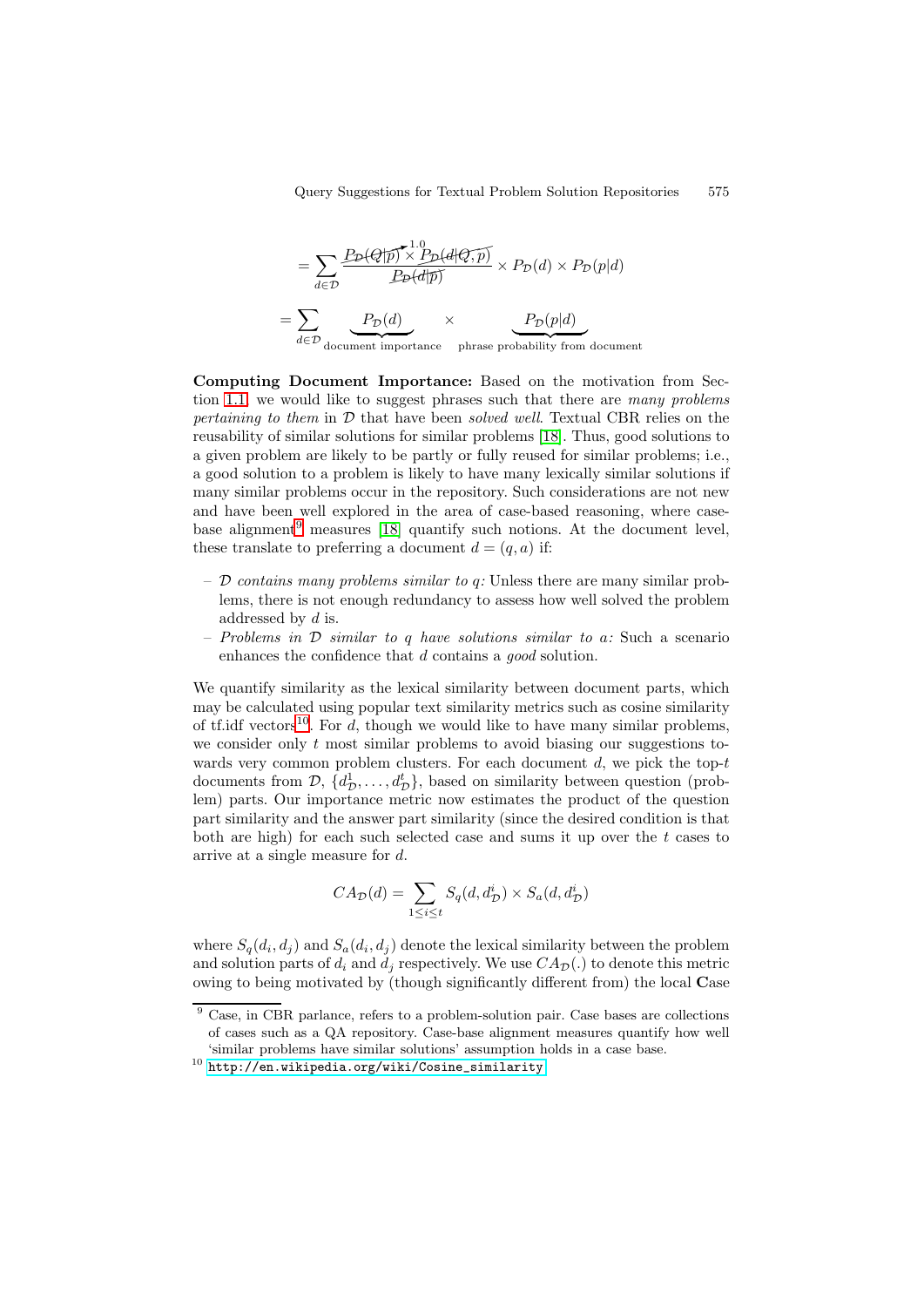**A**lignment metric in [\[19\]](#page-12-0).  $P_{\mathcal{D}}(d)$  is then computed as the fractional importance of the document  $d$  in the corpus:

$$
P_{\mathcal{D}}(d) = \frac{CA_{\mathcal{D}}(d)}{\sum_{d' \in \mathcal{D}} CA_{\mathcal{D}}(d')}
$$

**Phrase Probability from Document:** For this part, we use the maximum likelihood estimate of the phrase based on a unigram language model derived from the document. Such estimation is very commonly used in language-model based IR [\[20\]](#page-12-1); we weigh the question and answer parts using  $\lambda$ :

$$
P_{\mathcal{D}}(p|d) = \lambda \prod_{w \in p} \frac{count(w, q)}{\sum_{w' \in q} count(w', q)} + (1 - \lambda) \prod_{w \in p} \frac{count(w, a)}{\sum_{w' \in a} count(w', a)}
$$

where  $d = (q, a)$  and  $count(w, s)$  denotes the frequency of w in s.

#### **4.3 Combined Formula**

Given the restriction to phrases containing  $Q$ , the combined function becomes:

$$
\mathcal{S}(p,Q,\mathcal{D}) = \begin{cases} 0, & \text{if p does not contain Q} \\ P_f(p,\mathcal{D}) \times \sum_{d \in \mathcal{D}} (P_{\mathcal{D}}(d) \times P_{\mathcal{D}}(p|d)), & \text{otherwise} \end{cases}
$$

Similar to previous work on query suggestions, we do not enforce that  $p$  contains words in  $Q$  in the same order as in the latter. We consider it OK if  $p$  contains all words in Q in any order. If Q contains an incomplete word (e.g., *'pre'* in Q=*'insurance pre'*), we consider those phrases that have a valid completion for the incomplete word, as well as occurences of other complete words in Q.

**Complexity:** In a static collection  $D$ , for every phrase in  $D$ , the term in the second case of the combined formula above may be pre-computed. Thus, upon a query, one just needs to find the subset of phrases that contain it, and rank them according to the pre-computed scores to pick the top-k. Without indexes, this may be done in  $\mathcal{O}(|\mathcal{P}| + k \log b)$ ; for each phrase, the check for inclusion of the query takes constant time (since queries and phrases are typically only a few words long, leading to only 10s of checks) resulting in identifying the b phrases containing the query, after which a partial sort to find the top- $k$  phrases is performed. This may be speeded up if IR-style reverse indexes are employed. When the QA collection is dynamic, wherein documents may be included and excluded over a period of time, most of the computation would have to be moved to runtime making query-time operations linear in both  $|\mathcal{D}|$  and  $|\mathcal{P}|$ .

## **5 Experimental Evaluation**

## **5.1 Datasets and Evaluation Measures**

**Datasets:** We use three datasets of two-part QA documents in our experiments, from among those collected for an IR task<sup>[11](#page-7-0)</sup>. We use three QA domains therein,

<span id="page-7-0"></span> $\frac{11 \text{ http://irsi.res.in/fire/faq-retrieval/Resources.html}}{$  $\frac{11 \text{ http://irsi.res.in/fire/faq-retrieval/Resources.html}}{$  $\frac{11 \text{ http://irsi.res.in/fire/faq-retrieval/Resources.html}}{$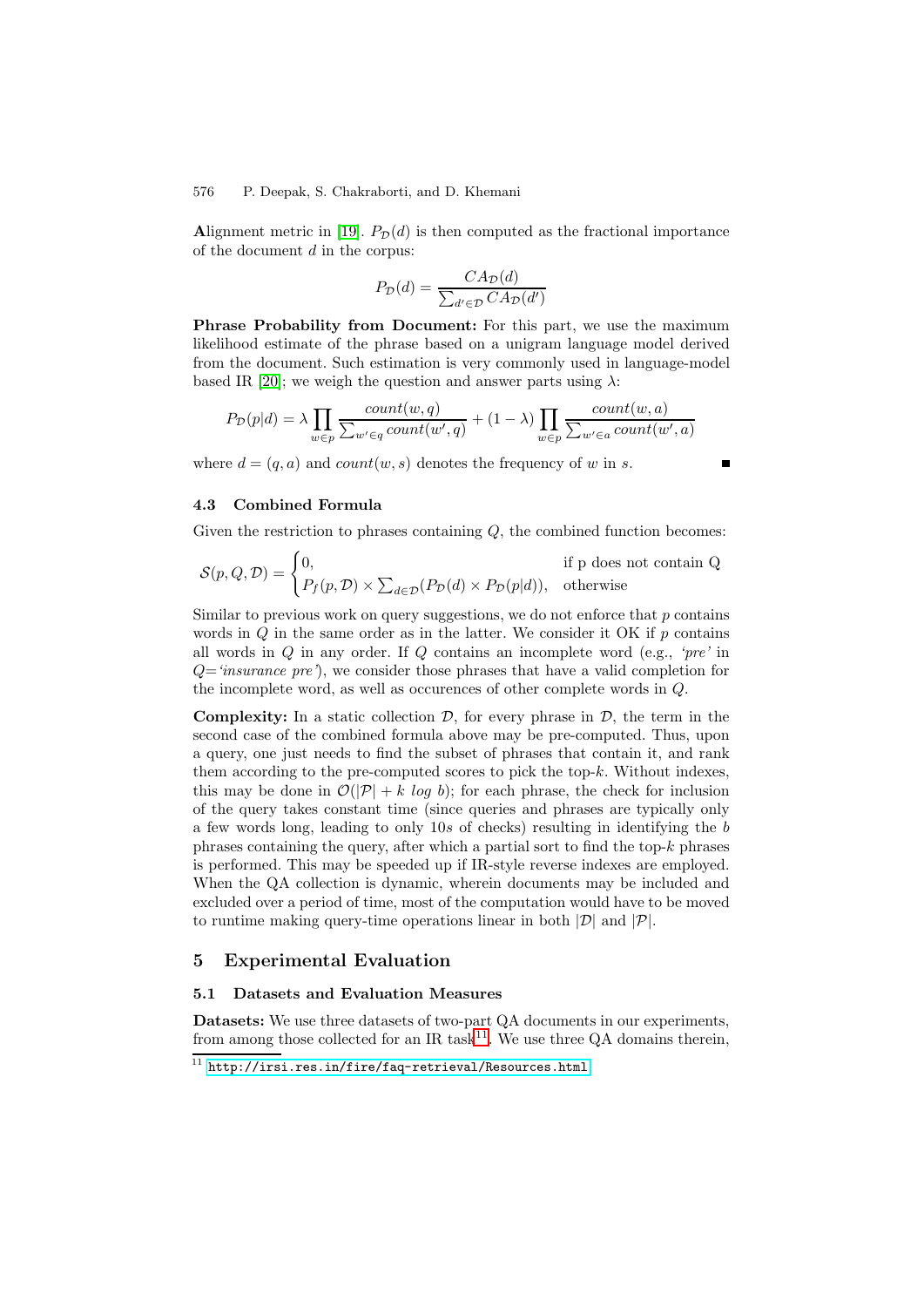*Insurance* (990 documents) containing answers to common questions in the insurance sector, *Career* (938 documents) comprising of career-related QA and the smaller *Sports* collection (357 documents) having sports related Q&A. We choose phrases from among noise-corrected queries in the query collection supplied along with the dataset; either the first 1-2 words alone, or the first 1-2 words along with a few characters of the next word (to form the incomplete word), are taken from these phrases to be used as queries. We collected 45 queries in total, 16 from *Career*, 17 from *Insurance* and 12 from *Sports*. The suggestions generated from our approach and the baseline were collected and given to 1-2 human labelers who labeled the query suggestions as either relevant or irrelevant (binary). Since domain knowledge variations among labelers could lead to falsely underestimating the relevance, we merge the labelings by labeling a suggestion as relevant whenever there is a conflict. We then use the labelings to estimate the performance of the techniques wrt various evaluation measures.

**Evaluation Measures:** Apart from the standard IR evaluation measures<sup>[12](#page-8-0)</sup> such as Precision, NDCG, MAP, MRR averaged across queries per-dataset, we also use the *Success Rate* [\[5\]](#page-11-5), the number of queries for which at least one relevant suggestion is retrieved. We use randomization tests [\[21\]](#page-12-2) to assess statistical significance of the performance of our technique against the baseline method.

Being a QA system, the suggested query may be considered good if the retrieved documents contain problems that are *well solved* within the QA repository. This is desirable since the only solution contained within the document itself may be insufficient, and more solutions from across similar documents in the collection would reduce dissatisfied users. This is a common scenario in CBR systems, and statistical measures are used to quantify such considerations for textual CBR; we use the *tot* measure  $[22]^{13}$  $[22]^{13}$  $[22]^{13}$  $[22]^{13}$  that, for every problem, estimates the total usability of solutions across other documents in the collection. For each query suggestion for Q, we pick the set of documents that would be retrieved for it in a standard IR system, and evaluate the tot measure for each document and average across the set to get a single value for the phrase. This is then averaged across all phrase suggestions produced by a technique for Q to serve as a measure of the performance of the technique for Q; higher values of tot are desirable.

## **5.2 Experimental Results and Discussion**

**Comparative Study:** We evaluate our approach against the state-of-the-art algorithm for query suggestion in the absence of query logs [\[5\]](#page-11-5) over general text corpora; we refer to it as *BMM*, based on the initials of the authors. Unless otherwise mentioned, we use  $\lambda=0.9$  (Ref. Sec [4\)](#page-4-1) for our approach. For most measures, we compare the top-10 suggestions generated by both the techniques (as indicated by @10).

<span id="page-8-0"></span><sup>12</sup> [http://nlp.stanford.edu/IR-book/html/htmledition/](http://nlp.stanford.edu/IR-book/html/htmledition/evaluation-of-ranked-retrieval-results-1.html) [evaluation-of-ranked-retrieval-results-1.html](http://nlp.stanford.edu/IR-book/html/htmledition/evaluation-of-ranked-retrieval-results-1.html)

<span id="page-8-1"></span><sup>13</sup> We are unable to delve into details of the *tot* measure due to space constraints.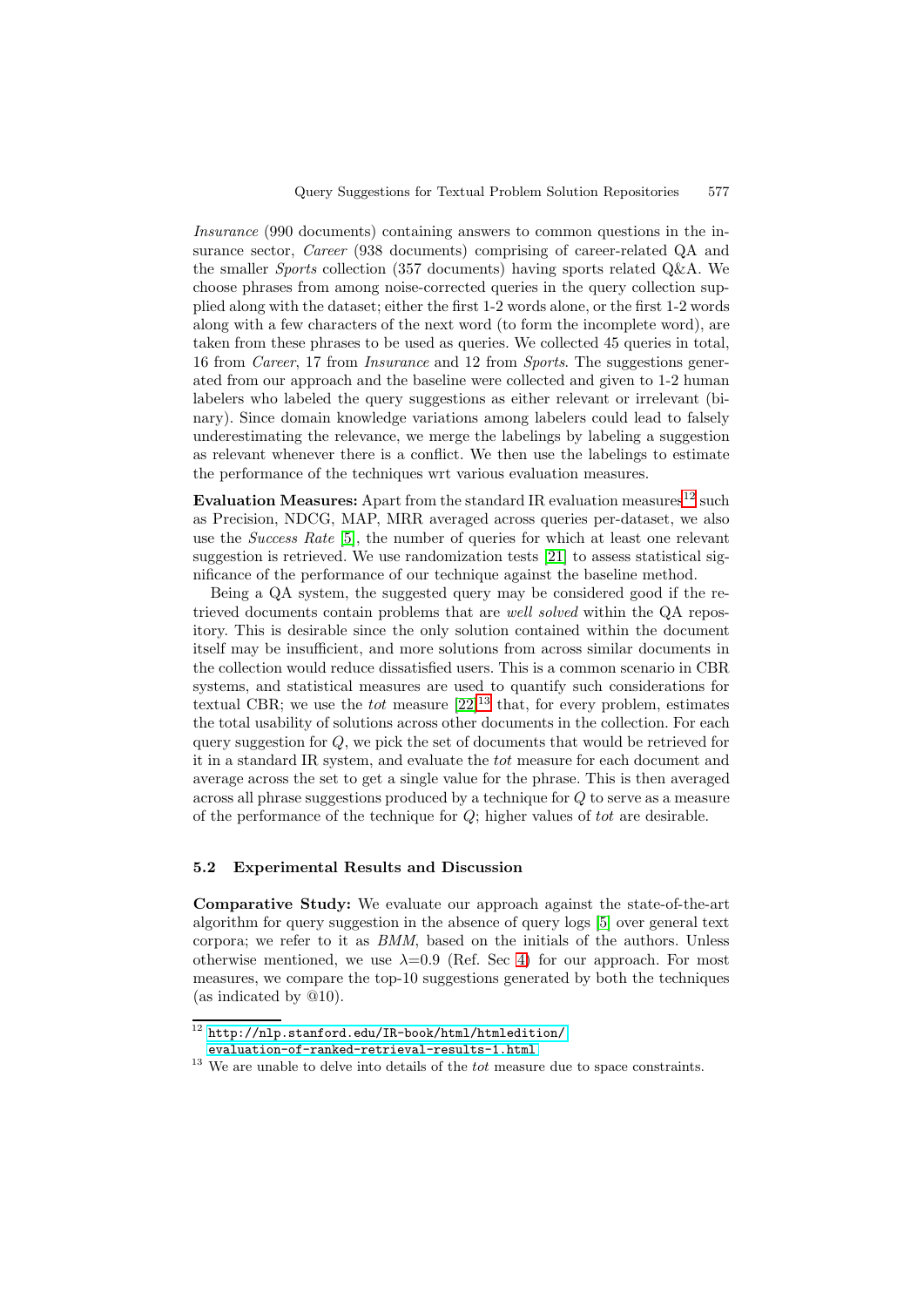<span id="page-9-0"></span>**Table 1.** Results of Evaluation (◦ & • denote statistical significance at *p <* <sup>0</sup>*.*05 and  $p < 0.01$  respectively)

|                                                                                                                    | $Precision@10$ $MAP@10$ |                                                                                                                                                                             | MRR. | NDCG@10                                                            | SR@1 |
|--------------------------------------------------------------------------------------------------------------------|-------------------------|-----------------------------------------------------------------------------------------------------------------------------------------------------------------------------|------|--------------------------------------------------------------------|------|
| Dataset                                                                                                            |                         | BMM QS-QA  BMM QS-QA  BMM QS-QA  BMM QS-QA  BMM QS-QA                                                                                                                       |      |                                                                    |      |
| Career                                                                                                             |                         | $\parallel$ 0.538 <b>0.775</b> $\parallel$ 0.688 <b>0.895</b> $\parallel$ 0.820 $\parallel$ 1.0 <sup>°</sup>                                                                |      | $\big  0.668 \big  0.900^{\bullet} \big  0.75 \big  1.0^{\bullet}$ |      |
| $\left  \frac{Insurance}{0.559} \right  0.694^{\circ} \left  0.803 \right  0.839 \left  0.961 \right  1.0^{\circ}$ |                         |                                                                                                                                                                             |      | $\big  0.818 \big  0.841 \big  0.941 \big  1.0^{\bullet}$          |      |
| <i>Sports</i>                                                                                                      |                         | $\parallel 0.508 \mid 0.617^{\circ} \parallel 0.719 \mid 0.805 \parallel 0.892 \mid 0.958^{\circ} \parallel 0.728 \mid 0.814 \parallel 0.833 \mid 0.917^{\circ} \parallel$  |      |                                                                    |      |
| All                                                                                                                |                         | $\parallel 0.538 \mid 0.702^{\bullet} \mid 0.740 \mid 0.850^{\bullet} \mid 0.892 \mid 0.989^{\bullet} \mid 0.741 \mid 0.855^{\bullet} \mid 0.844 \mid 0.978^{\bullet} \mid$ |      |                                                                    |      |

**Success Rate:** Since our method, QS-QA, is QA-aware, it is able to prioritize relevant suggestions by weighing well-solved questions higher. This reflects in the Success Rate (@1) listed in Table [1;](#page-9-0) across datasets, the first result in QS-QA is found to be relevant 97.8% of the time whereas the corresponding figure for BMM is 84.4%. Figure [1](#page-9-1) plots the success rates at varying  $k$  (i.e., #suggestions) where QS-QA is seen to retrieve at least one relevant suggestion among the top-2 for each query thereby reaching a success rate of 100% at  $k=2$ . On the contrary, there are queries where the first relevant suggestion from BMM is at rank 8.

**Performance on Classical IR Evaluation Metrics:** Similar trends as for SR are observed for Precision, MAP, MRR and NDCG measures as illustrated in Table [1.](#page-9-0) QS-QA outperforms BMM by roughly 18% on an average across metrics and datasets, while achieving significantly higher gains on the Precision value; the latter indicates that the good performance of QS-QA extends further down the list (the other metrics prioritize performance for the top few results). Similar figures were observed for these metrics when computed @5 too.



<span id="page-9-1"></span>**Fig. 1.** *Success Rate* with varying *<sup>k</sup>* **Fig. 2.** *tot* with varying *<sup>k</sup>*

<span id="page-9-2"></span>

**Performance on the** tot **Measure:** The tot statistical measure computes the extent to which good solutions may be achieved using the suggested queries and does *NOT depend on the manual labelings* and hence is very complimentary to other metrics. We plot the tot measure at various cut-offs of the ranked lists in Figure [2.](#page-9-2) While QS-QA consistently ourperforms BMM on this measure too, gains over the latter range between  $12\%$  and  $19\%$  across values of k upto 10.

**Sample Results:** We present a few sample results for two queries from among the collection used. While these do not represent a comprehensive evaluation,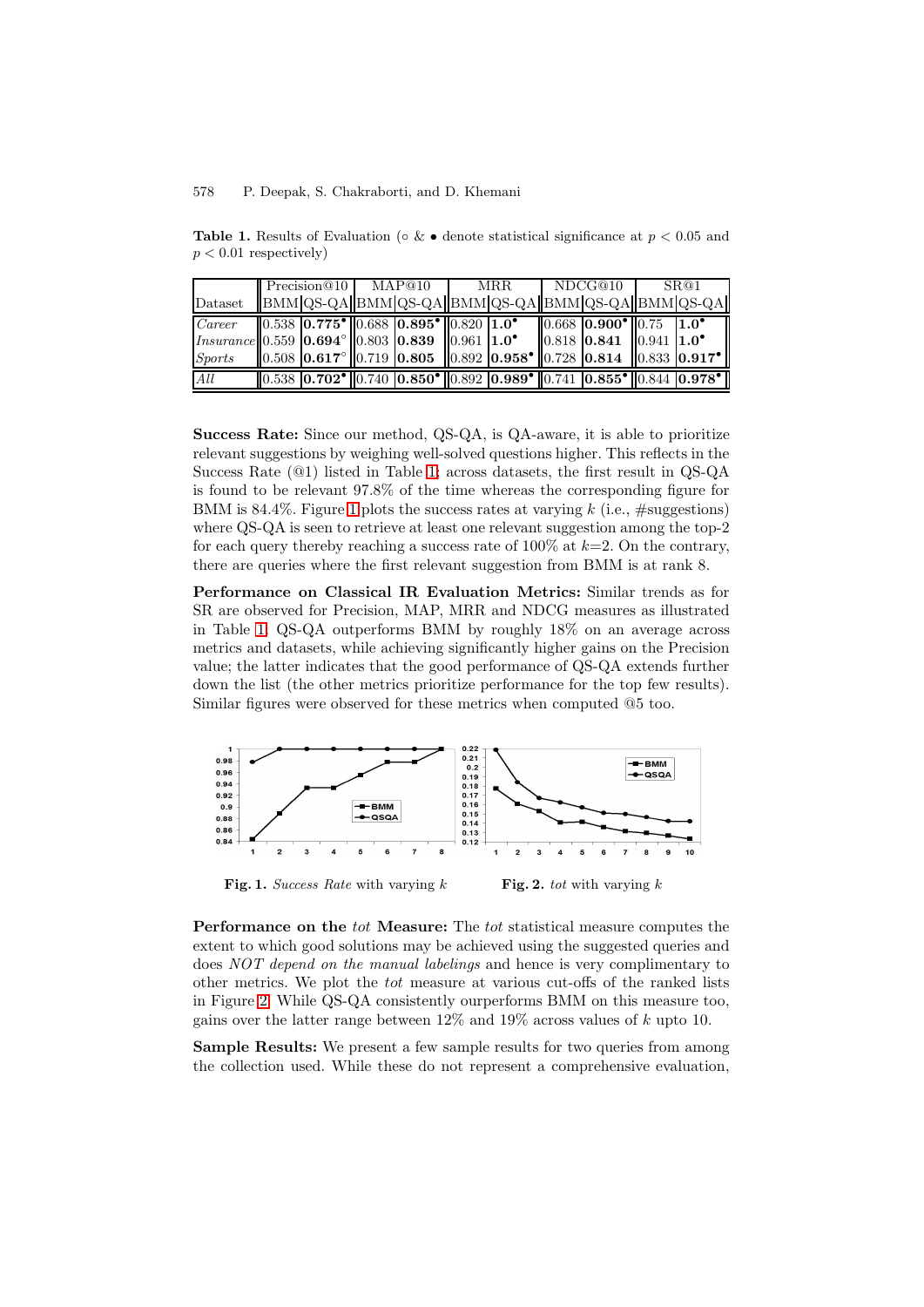these give a sense of the performance of our technique. For example, in the query *'card'*, BMM, driven by a frequentist approach, prefers to suggest *health card* related phrases. QS-QA is able to identify the relatively less frequent phrases such as *'id card'* and *'medicare card'*, which were found to be the central topic for certain queries in the collection. *'engineering de'* poses a more difficult query since the most common referent is that pertaining to *'engineering degree'*; even in this case, QS-QA is able to prioritize topical phrases higher.

**Sensitivity to**  $\lambda$ **: We observed empirically that our technique is not very sensi**tive to  $\lambda$ . While the gains drop at either ends  $(0.0 \& 1.0)$ , reasonably consistent behavior was observed between 0.5 and 0.9. The performance was seen to drop gradually for values of  $\lambda$  less than 0.5 towards 0.0.

**Table 2.** Sample Results Comparison (<sup>∗</sup> is marked against suggestions deemed to be relevant by human labelers)

|                 | Domain: <i>Insurance</i> , Query: <i>'card'</i> | Domain: Career, Query: 'engineering de'              |                             |  |  |  |
|-----------------|-------------------------------------------------|------------------------------------------------------|-----------------------------|--|--|--|
| QuerySuggest-QA | BMM                                             | $QuerySuggest-QA$                                    | <b>BMM</b>                  |  |  |  |
| health card*    | health card*                                    | degree in engineering*                               | engineering in eee dept     |  |  |  |
| credit card*    | credit card*                                    | engineering or degree                                | details marine engineering* |  |  |  |
| id card*        | health card mentions                            | degree in an engineering                             | engineering would depend    |  |  |  |
| medicare card*  | card mentions the contact                       | degree in aeronautical engi-depend on performance in |                             |  |  |  |
|                 |                                                 | $neerine*$                                           | engineering                 |  |  |  |
| card which      | health card function                            | details marine engineering*                          | degrees in computer engi-   |  |  |  |
|                 |                                                 |                                                      | $neering*$                  |  |  |  |

# **6 Conclusions and Future Work**

In this paper, we considered the problem of generating query suggestions for IR over a QA collection. Typical IR systems over QA tend to be small scale making usage of query logs an infeasible propostion. The state-of-the-art in query suggestion in the absence of query logs [\[5\]](#page-11-5) makes use of statistical properties of phrases. We proposed the usage of a QA-aware approach where phrases that are central to questions posed in the collection, as well as those from documents that are well-solved in the collection, are prioritized. Towards this, we integrated concepts from case-based reasoning and language modeling to form a ranking model for phrases. Our technique is seen to outperform the state-ofthe-art BMM technique consistently on real-world datasets, and in most cases, statistically significantly. We also evaluated the utility of the query suggestions wrt leading the user towards documents where questions posed have been solved well within the collection. Though our technique is expected to score better on this evaluation (due to using related concepts in the suggestion generation process), we recorded significant gains of 12−18% over BMM. In summary, we have explored and empirically established the utility of differential treatment of question and answer parts, and QA-aware statistical measures over QA collections, in generating query suggestions for a IR system over a QA collection.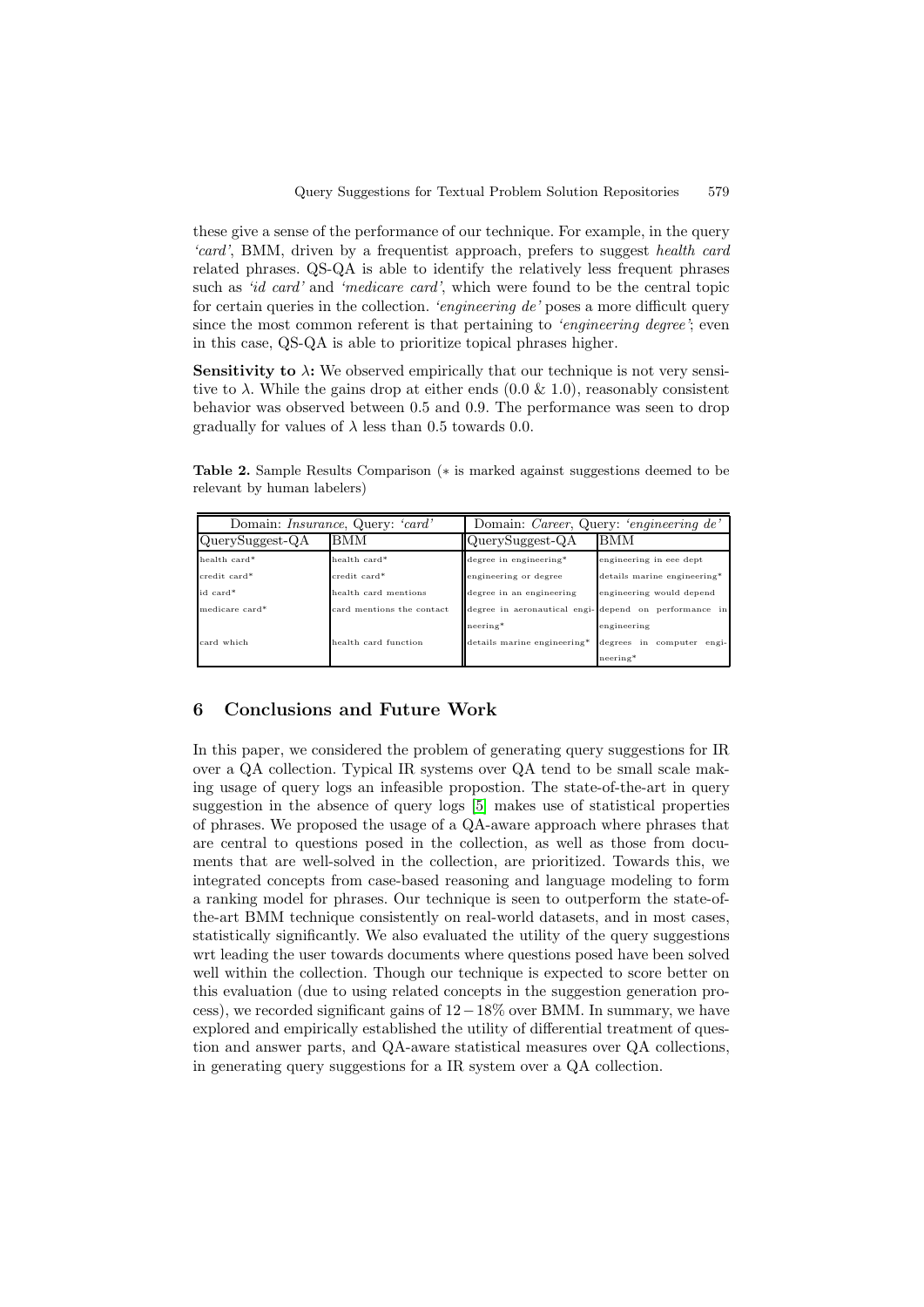In a follow-up, we are exploring directions to ensure diversity in query suggestions over QA repositories. We are also looking at developing a framework where additional information such as section information in text books, metadata in patents etc. may be plugged in to enhance query suggestion quality.

## <span id="page-11-4"></span><span id="page-11-0"></span>**References**

- 1. Feuer, A., Savev, S., Aslam, J.A.: Evaluation of phrasal query suggestions. In: Proceedings of the Sixteenth ACM Conference on Information and Knowledge Management, CIKM, pp. 841–848 (2007)
- <span id="page-11-1"></span>2. Cao, H., Jiang, D., Pei, J., He, Q., Liao, Z., Chen, E., Li, H.: Context-aware query suggestion by mining click-through and session data. In: KDD, pp. 875–883 (2008)
- <span id="page-11-2"></span>3. Ma, H., Yang, H., King, I., Lyu, M.R.: Learning latent semantic relations from clickthrough data for query suggestion. In: CIKM, pp. 709–718 (2008)
- <span id="page-11-3"></span>4. Song, Y., Wei He, L.: Optimal rare query suggestion with implicit user feedback. In: WWW, pp. 901–910 (2010)
- <span id="page-11-5"></span>5. Bhatia, S., Majumdar, D., Mitra, P.: Query suggestions in the absence of query logs. In: SIGIR, pp. 795–804 (2011)
- <span id="page-11-6"></span>6. Deepak, P., Visweswariah, K., Wiratunga, N., Sani, S.: Two-part segmentation of text documents. In: CIKM (2012)
- <span id="page-11-7"></span>7. Xue, X., Jeon, J., Croft, W.B.: Retrieval models for question and answer archives. In: SIGIR, pp. 475–482 (2008)
- <span id="page-11-8"></span>8. Fonseca, B.M., Golgher, P.B., Pôssas, B., Ribeiro-Neto, B.A., Ziviani, N.: Conceptbased interactive query expansion. In: CIKM, pp. 696–703 (2005)
- <span id="page-11-9"></span>9. Jones, R., Rey, B., Madani, O., Greiner, W.: Generating query substitutions. In: WWW, pp. 387–396 (2006)
- <span id="page-11-10"></span>10. Boldi, P., Bonchi, F., Castillo, C., Donato, D., Vigna, S.: Query suggestions using query-flow graphs. In: Proceedings of the 2009 Workshop on Web Search Click Data, WSCD 2009, pp. 56–63 (2009)
- <span id="page-11-11"></span>11. Cucerzan, S., White, R.W.: Query suggestion based on user landing pages. In: Proceedings of the 30th Annual International ACM SIGIR Conference on Research and Development in Information Retrieval, SIGIR, pp. 875–876 (2007)
- <span id="page-11-12"></span>12. Bast, H., Weber, I.: Type less, find more: fast autocompletion search with a succinct index. In: SIGIR, pp. 364–371 (2006)
- <span id="page-11-13"></span>13. Brown, P.F., Cocke, J., Pietra, S.A.D., Pietra, V.J.D., Jelinek, F., Lafferty, J.D., Mercer, R.L., Roossin, P.S.: A statistical approach to machine translation. Comput. Linguist. 16(2), 79–85 (1990)
- <span id="page-11-14"></span>14. Jeon, J., Croft, W.B., Lee, J.H.: Finding similar questions in large question and answer archives. In: CIKM, pp. 84–90 (2005)
- <span id="page-11-15"></span>15. Zhou, T.C., Lin, C.Y., King, I., Lyu, M.R., Song, Y.I., Cao, Y.: Learning to suggest questions in online forums. In: AAAI (2011)
- <span id="page-11-16"></span>16. Zhou, G., Cai, L., Zhao, J., Liu, K.: Phrase-based translation model for question retrieval in community question answer archives. In: ACL, pp. 653–662 (2011)
- <span id="page-11-17"></span>17. Cui, H., Wen, J.R., Nie, J.Y., Ma, W.Y.: Probabilistic query expansion using query logs. In: WWW, pp. 325–332 (2002)
- <span id="page-11-18"></span>18. Raghunandan, M.A., Wiratunga, N., Chakraborti, S., Massie, S., Khemani, D.: Evaluation Measures for TCBR Systems. In: Althoff, K.-D., Bergmann, R., Minor, M., Hanft, A. (eds.) ECCBR 2008. LNCS (LNAI), vol. 5239, pp. 444–458. Springer, Heidelberg (2008)